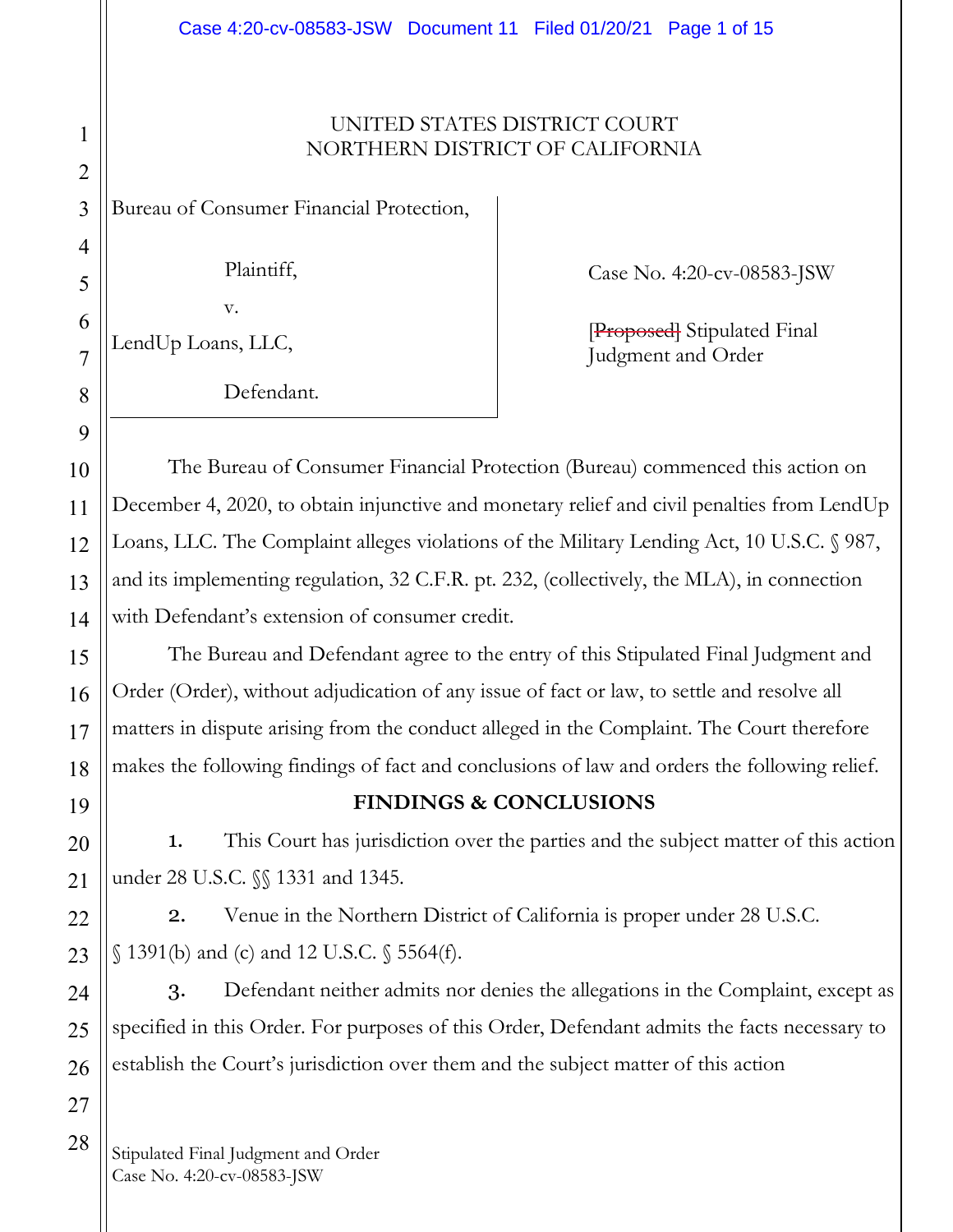4. Defendant waives all rights to seek judicial review or otherwise challenge or contest the validity of this Order and any claim it may have under the Equal Access to Justice Act, 28 U.S.C. § 2412, concerning the prosecution of this action to the date of this Order. Each Party agrees to bear its own costs and expenses, including, without limitation, attorneys' fees.

5. Entry of this Order is in the public interest.

#### **DEFINITIONS**

6. The following definitions apply to this Order:

- a. "**Affected Consumer**" means a Covered Borrower to whom Defendant extended credit by way of a loan agreement that failed to comply with one or more provisions of the MLA or contained one or more provisions prohibited by the MLA.
	- b. "**Board**" means Defendant's duly elected and acting Board of Directors.

# c. "**Covered Borrower**" has the same meaning as that in 10 U.S.C.  $\S$  987(i)(1), (2) and 32 C.F.R.  $\S$  232.3(g).

- d. "**Defendant**"means LendUp Loans, LLC, f/k/a Flurish, Inc., d/b/a LendUp, and its successors and assigns.
- e. "**Effective Date**" means the date on which this Order is entered on the docket.

# f. "**Regional Director**" means the Regional Director for the West Region for the Office of Supervision for the Bureau of Consumer Financial Protection, or his or her delegate.

g. "**Related Consumer Action**" means a private action by or on behalf of one or more consumers or an enforcement action by another governmental agency brought against Defendant based on substantially the same facts as described in the Complaint.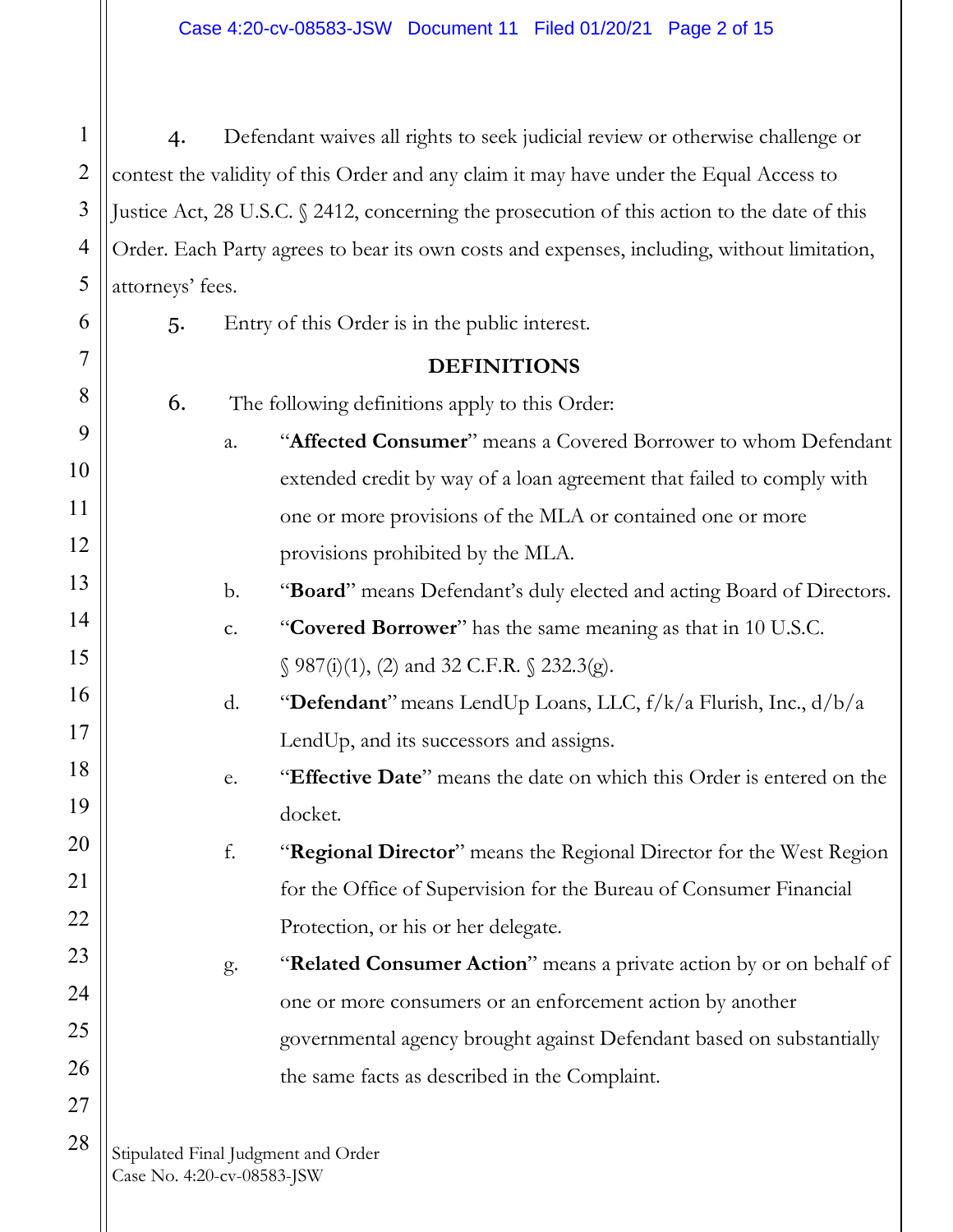h. "**Void Loan**" means the extension of credit to a Covered Borrower by way of a loan agreement that failed to comply with one or more provisions of the MLA or contained one or more provisions prohibited by the MLA. Void Loan does not include the extension of credit to a consumer where Defendant complied with all requirements of the MLA's safe-harbor provision, 32 C.F.R. § 232.5(b), and determined, by using one or both of the methods set forth in 32 C.F.R. § 232.5(b)(2), that the consumer was not a Covered Borrower.

#### **CONDUCT PROVISIONS**

## **I**

#### **Conduct Relief**

# **IT IS ORDERED** that:

7. Defendant and its officers, agents, servants, employees, and attorneys, and all other persons in active concert or participation with them who have actual notice of this Order*,* whether acting directly or indirectly, is permanently restrained from:

- a. violating the Military Lending Act, 10 U.S.C. § 987, and its implementing regulation, 32 C.F.R. pt. 232; and
- b. collecting on, selling, or assigning any debts arising from Void Loans.
- 8. Defendant must, for all Affected Consumers:

a. complete a review of all information furnished to any consumer reporting agency from October 3, 2016, through the Effective Date to determine whether it requires correction or updating consistent with 15 U.S.C.  $\{ 1681s - 2(a)(2);$ 

b. use the results of the review required by subparagraph (a) to provide corrected or updated information to the consumer reporting agencies consistent with 15 U.S.C.  $\{(1681s-2(a)(2)), \text{unless the account status or}\}$ payment rating indicates that the account is current or paid off; and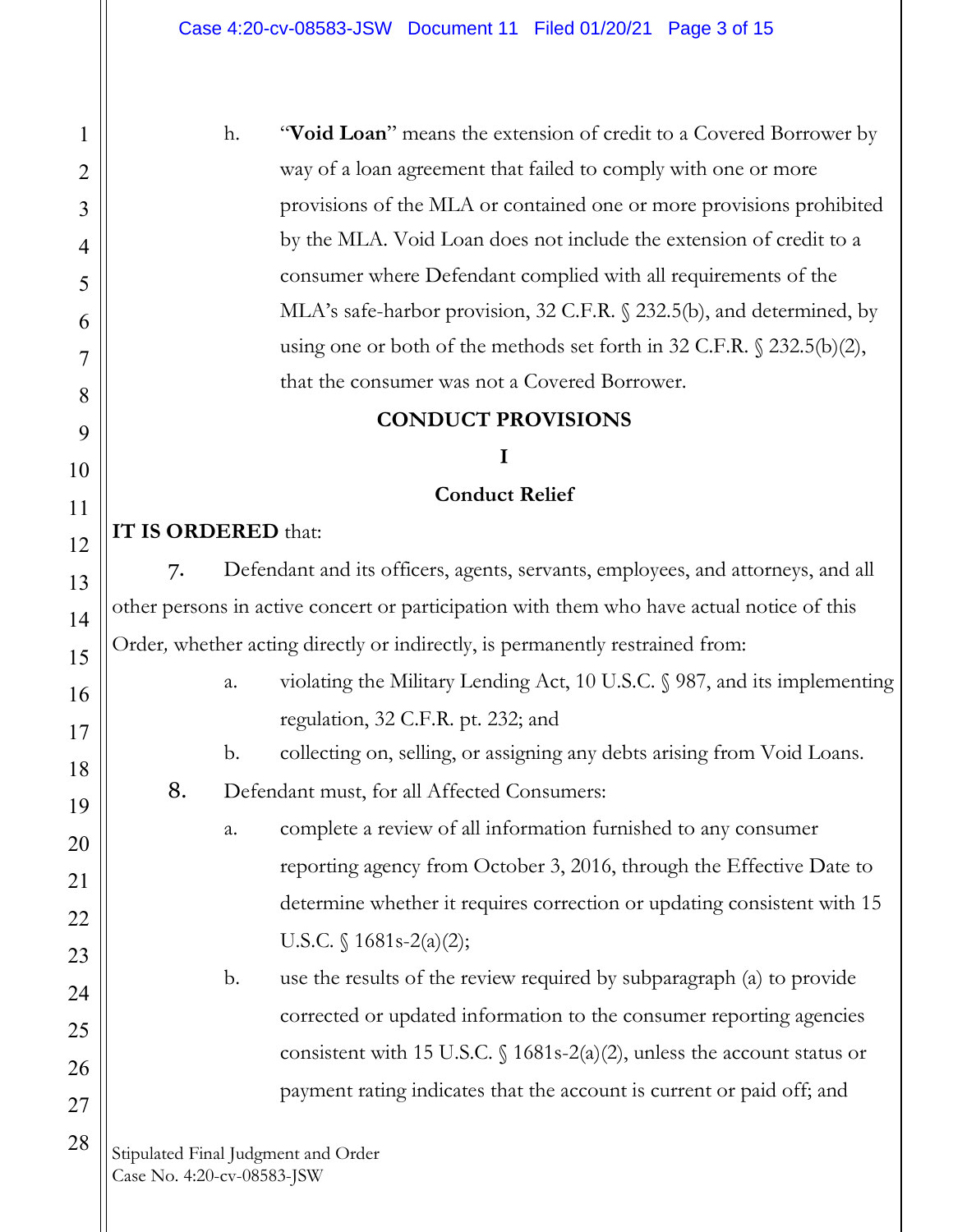c. for any information that Defendant, after its review, cannot determine whether it requires correction or updating, request that the consumer reporting agency delete the furnished information, unless the account status or payment rating indicates that the account is current.

#### **II**

#### **Compliance Plan**

#### **IT IS FURTHER ORDERED** that:

9. Within 45 days of the Effective Date, Defendant must submit to the Regional Director for review and determination of non-objection a comprehensive compliance plan designed to ensure that Defendant's extension of consumer credit complies with the Military Lending Act, 10 U.S.C. § 987, and its implementing regulation, 32 C.F.R. pt. 232, and the terms of this Order (Compliance Plan). The Compliance Plan must include, at a minimum:

- a. detailed steps for addressing each action required by this Order;
- b. a plan for ensuring that correct credit-reporting information relating to Void Loans with amounts delinquent or currently owed is furnished to credit-reporting agencies and that inaccurate credit-reporting information relating to such loans is corrected;
- c. a plan for ensuring that Defendant does not collect, sell, or assign any debts arising from Void Loans; and

d. specific timeframes and deadlines for implementation of the steps described above.

10. The Regional Director will have the discretion to make a determination of nonobjection to the Compliance Plan or direct Defendant to revise it. If the Regional Director directs Defendant to revise the Compliance Plan, Defendant must revise and resubmit the Compliance Plan to the Regional Director within 15 days.

11. After receiving notification that the Regional Director has made a determination of non-objection to the Compliance Plan, Defendant must implement and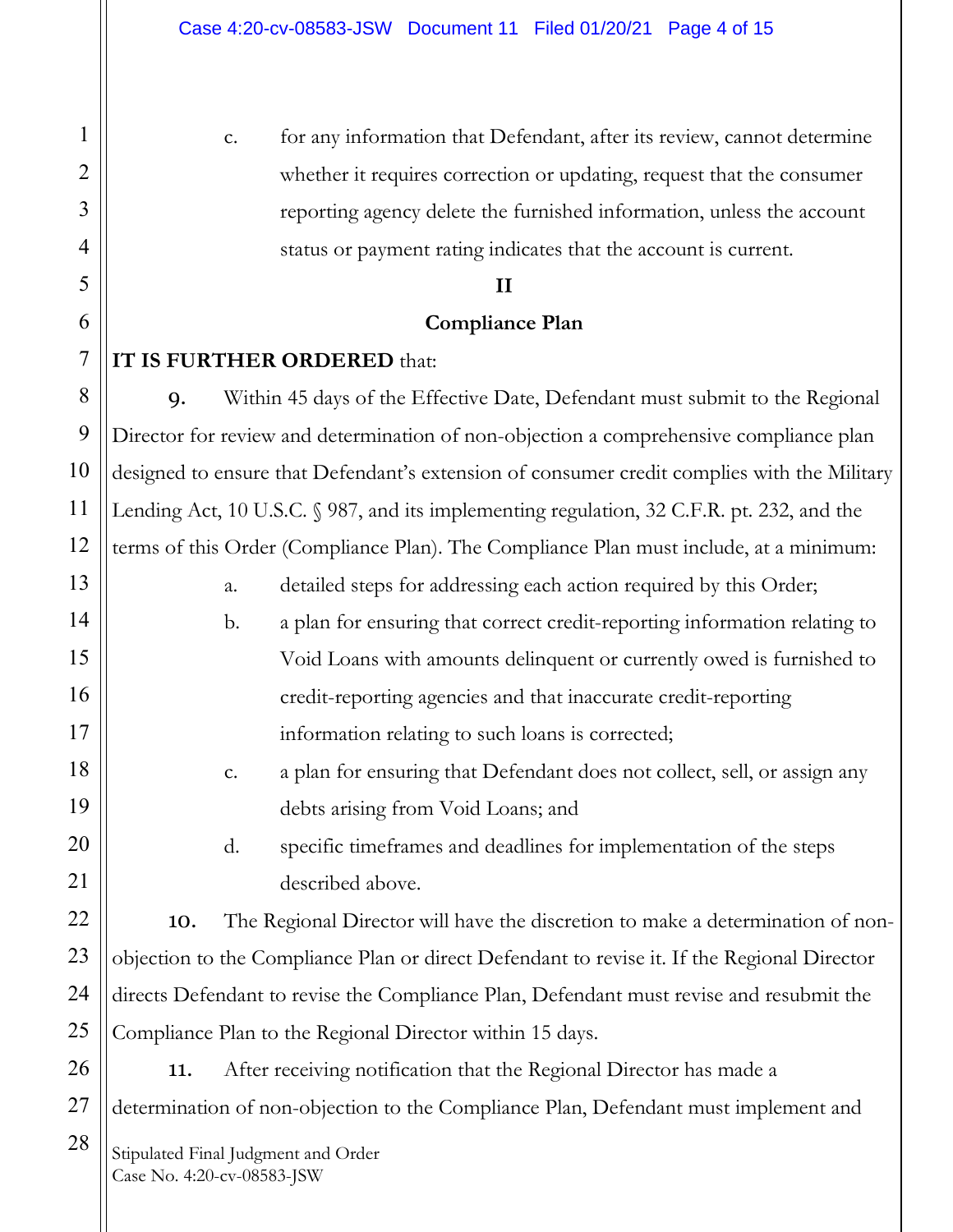1 2 adhere to the steps, recommendations, deadlines, and timeframes outlined in the Compliance Plan.

#### **III**

#### **Role of the Board**

#### 5 **IT IS FURTHER ORDERED** that:

3

4

6

7

8

9

10

11

12

13

14

12. The Board must review all submissions (including plans, reports, programs, policies, and procedures) required by this Order before submission to the Bureau.

13. Although this Order requires Defendant to submit certain documents for review or non-objection by the Regional Director, the Board will have the ultimate responsibility for proper and sound management of Defendant and for ensuring that Defendant complies with the Military Lending Act, 10 U.S.C. § 987, and its implementing regulation, 32 C.F.R. pt. 232, and this Order.

14. In each instance that this Order requires the Board to ensure adherence to, or perform certain obligations of Defendant, the Board must:

| 15 |                                                                   | a. | authorize whatever actions are necessary for Defendant to fully comply       |  |
|----|-------------------------------------------------------------------|----|------------------------------------------------------------------------------|--|
| 16 |                                                                   |    | with the Order;                                                              |  |
| 17 |                                                                   | b. | require timely reporting by management to the Board on the status of         |  |
| 18 |                                                                   |    | compliance obligations; and                                                  |  |
| 19 |                                                                   | c. | require timely and appropriate corrective action to remedy any material      |  |
| 20 |                                                                   |    | non-compliance with any failures to comply with Board directives             |  |
| 21 |                                                                   |    | related to this Section.                                                     |  |
| 22 |                                                                   |    | <b>MONETARY PROVISIONS</b>                                                   |  |
| 23 |                                                                   |    | IV                                                                           |  |
| 24 |                                                                   |    | <b>Order to Pay Redress</b>                                                  |  |
| 25 | IT IS FURTHER ORDERED that:                                       |    |                                                                              |  |
| 26 | 15.                                                               |    | A judgment for monetary relief is entered in favor of the Bureau and against |  |
| 27 | Defendant in the amount of \$300,000.00.                          |    |                                                                              |  |
| 28 | Stipulated Final Judgment and Order<br>Case No. 4:20-cv-08583-JSW |    |                                                                              |  |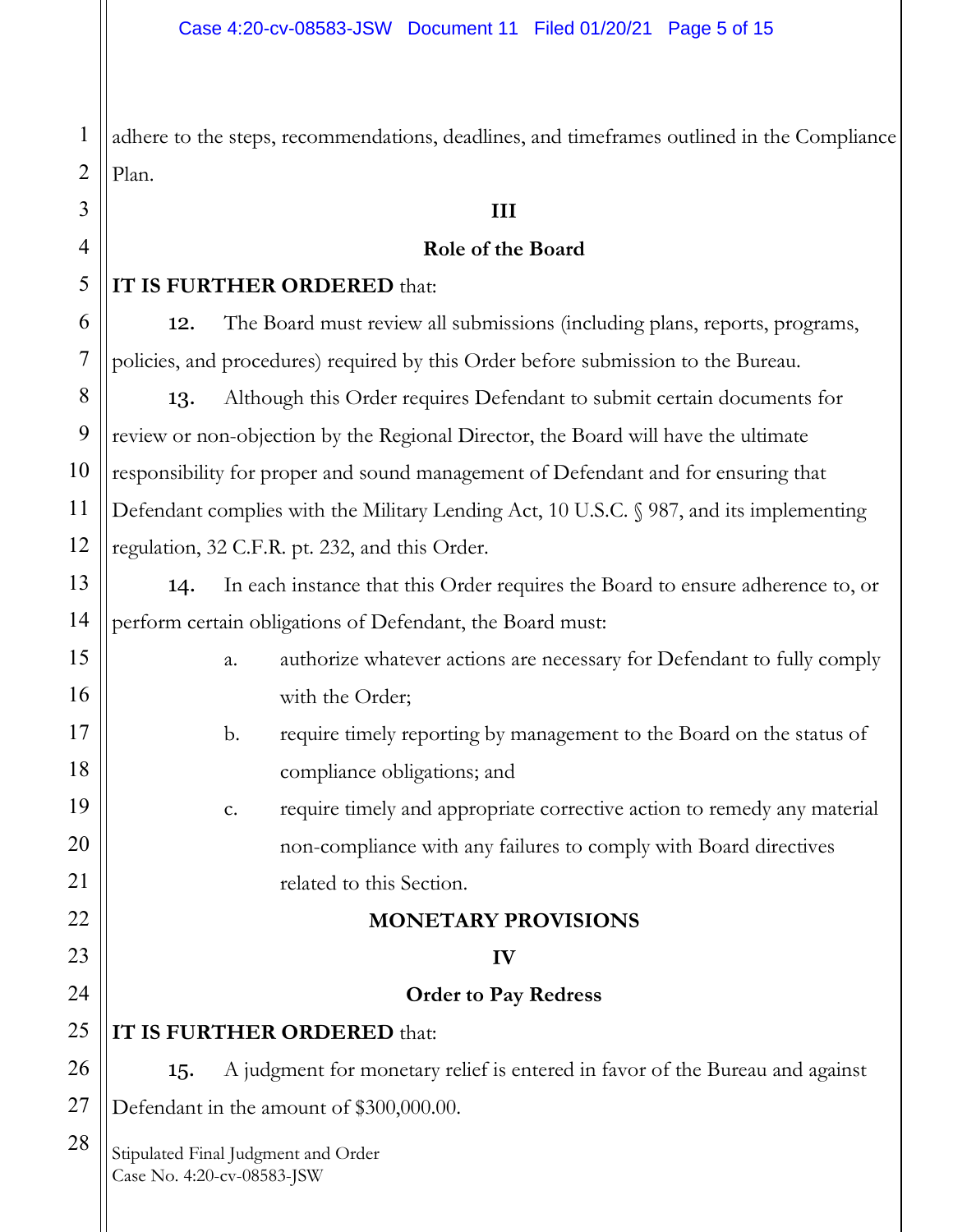16. Within 10 days of the Effective Date, Defendant must reserve or deposit into a segregated deposit account an amount not less than \$50,000.00, for the purpose of providing redress to Affected Consumers, to the extent such amounts have not already been paid to Affected Consumers, as required by this Section. For redress that Defendant has made to Affected Consumers before the Effective Date of this Order, Defendant must provide appropriate documentation of such redress, as required by Paragraph 18.

17. Within 45 days of the Effective Date, Defendant must submit to the Regional Director for review and non-objection a comprehensive written plan for providing redress consistent with this Order (Redress Plan). The Regional Director will have the discretion to make a determination of non-objection to the Redress Plan or direct Defendant to revise it. If the Regional Director directs Defendant to revise the Redress Plan, Defendant must revise and resubmit the Redress Plan to the Regional Director within 15 days. After receiving notification that the Regional Director has made a determination of non-objection to the Redress Plan, Defendant must implement and adhere to the steps, recommendations, deadlines, and timeframes outlined in the Redress Plan.

18. The Redress Plan must:

a. for each Void Loan, state (1) the total amount of interest and fees paid by the Affected Consumer; (2) an itemization of any redress paid to Affected Consumers by Defendant before the Effective Date of this Order, broken down into interest, fees, and any other item, and the form (i.e., ACH, check, rebate) in which that redress was provided; and (3) the redress remaining to be provided, equal to the amount in (1) minus the amount in (2) (Remaining Redress);

b. provide deadlines for sending written notification to all Affected Consumers (Redress Notice) and attach as an exhibit a proposed Redress Notice, which must: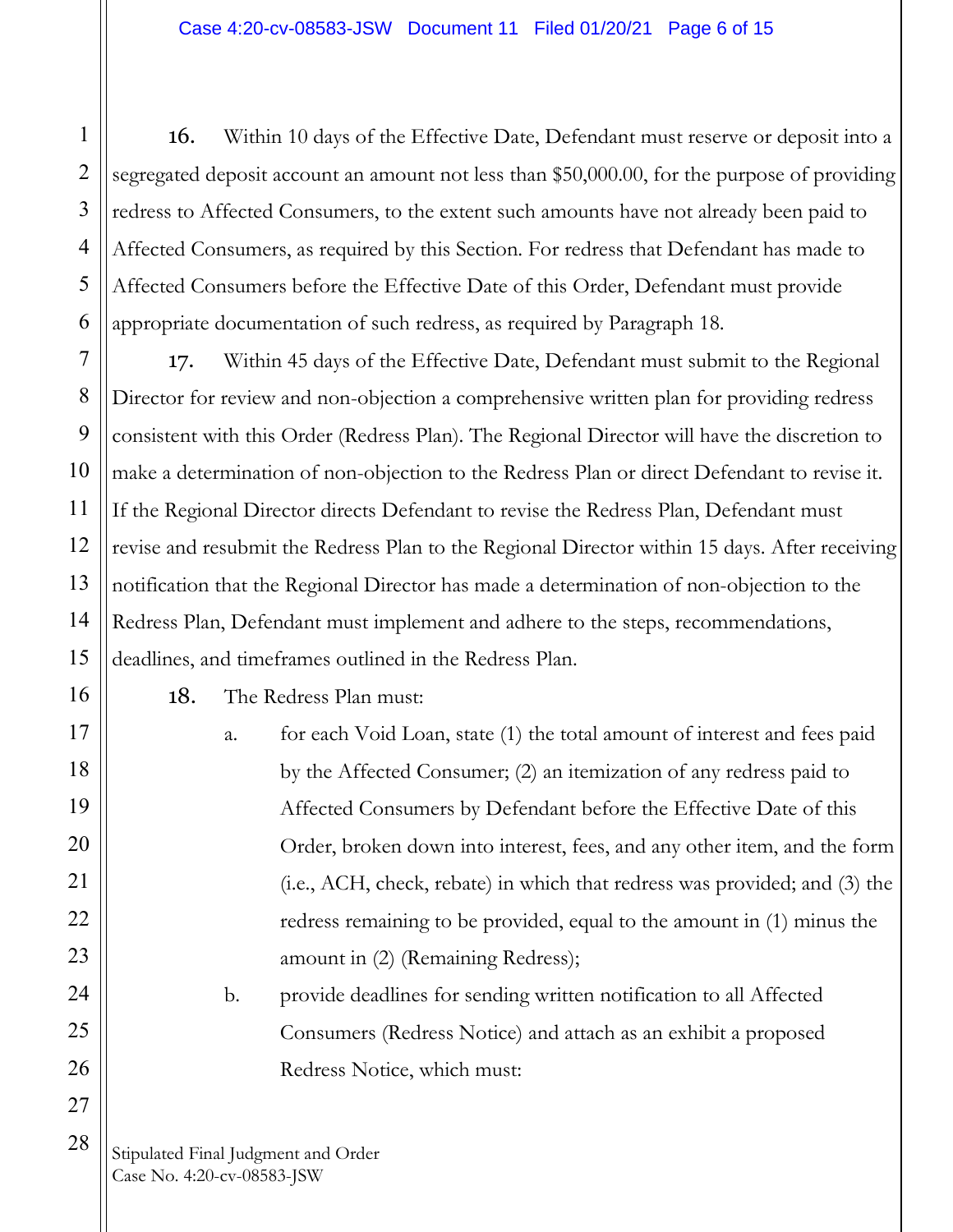| 1              | $\mathbf{i}$ .                                                                | describe the nature of the administrative action and that redress is |  |  |
|----------------|-------------------------------------------------------------------------------|----------------------------------------------------------------------|--|--|
| $\overline{2}$ |                                                                               | being made in accordance with the terms of this Order;               |  |  |
| 3              | $\dddot{\mathbf{1}}$ .                                                        | describe any refunds or rebates previously provided by Defendant     |  |  |
| 4              |                                                                               | in connection with violations described in the Order;                |  |  |
| 5              | $\overline{111}$ .                                                            | describe all nonmonetary remediation, including corrections to       |  |  |
| 6              |                                                                               | credit reporting and cessation of collections;                       |  |  |
| 7              | iv.                                                                           | state in detail how any redress amount was calculated, including     |  |  |
| 8              |                                                                               | an itemization of all interest, fees, and any reductions for refunds |  |  |
| 9              |                                                                               | or rebates already provided; and                                     |  |  |
| 10             | V.                                                                            | state where Affected Consumers may direct any questions;             |  |  |
| 11             | c. set forth the process for transmitting the Redress Notice and distributing |                                                                      |  |  |
| 12             | the Remaining Redress to each Affected Consumer, including the following:     |                                                                      |  |  |
| 13             | $\mathbf{i}$ .                                                                | Defendant must issue redress by ACH to an Affected Consumer's        |  |  |
| 14             |                                                                               | bank account where possible;                                         |  |  |
| 15             | $\dddot{11}$ .                                                                | where redress by ACH is not possible, Defendant must issue           |  |  |
| 16             |                                                                               | redress by mailing a bank check and the Redress Notice;              |  |  |
| 17             | 111.                                                                          | where an Affected Consumer has consented to receiving                |  |  |
| 18             |                                                                               | communications from Defendant electronically, Defendant may          |  |  |
| 19             |                                                                               | provide the Redress Notice electronically;                           |  |  |
| 20             | iv.                                                                           | where an Affected Consumer has not consented to receiving            |  |  |
| 21             |                                                                               | communications from Defendant electronically, Defendant must         |  |  |
| 22             |                                                                               | provide the Redress Notice by mail;                                  |  |  |
| 23             | V.                                                                            | transmission of a Redress Notice must not include any materials      |  |  |
| 24             |                                                                               | other than the approved Redress Notice and, if applicable, the       |  |  |
| 25             |                                                                               | bank check;                                                          |  |  |
| 26             | Vi.                                                                           | where Defendant must mail a bank check or the Redress Notice,        |  |  |
| 27             |                                                                               | Defendant must use U.S. Postal Service first-class mail, address-    |  |  |
| 28             | Stipulated Final Judgment and Order<br>Case No. 4:20-cv-08583-JSW             |                                                                      |  |  |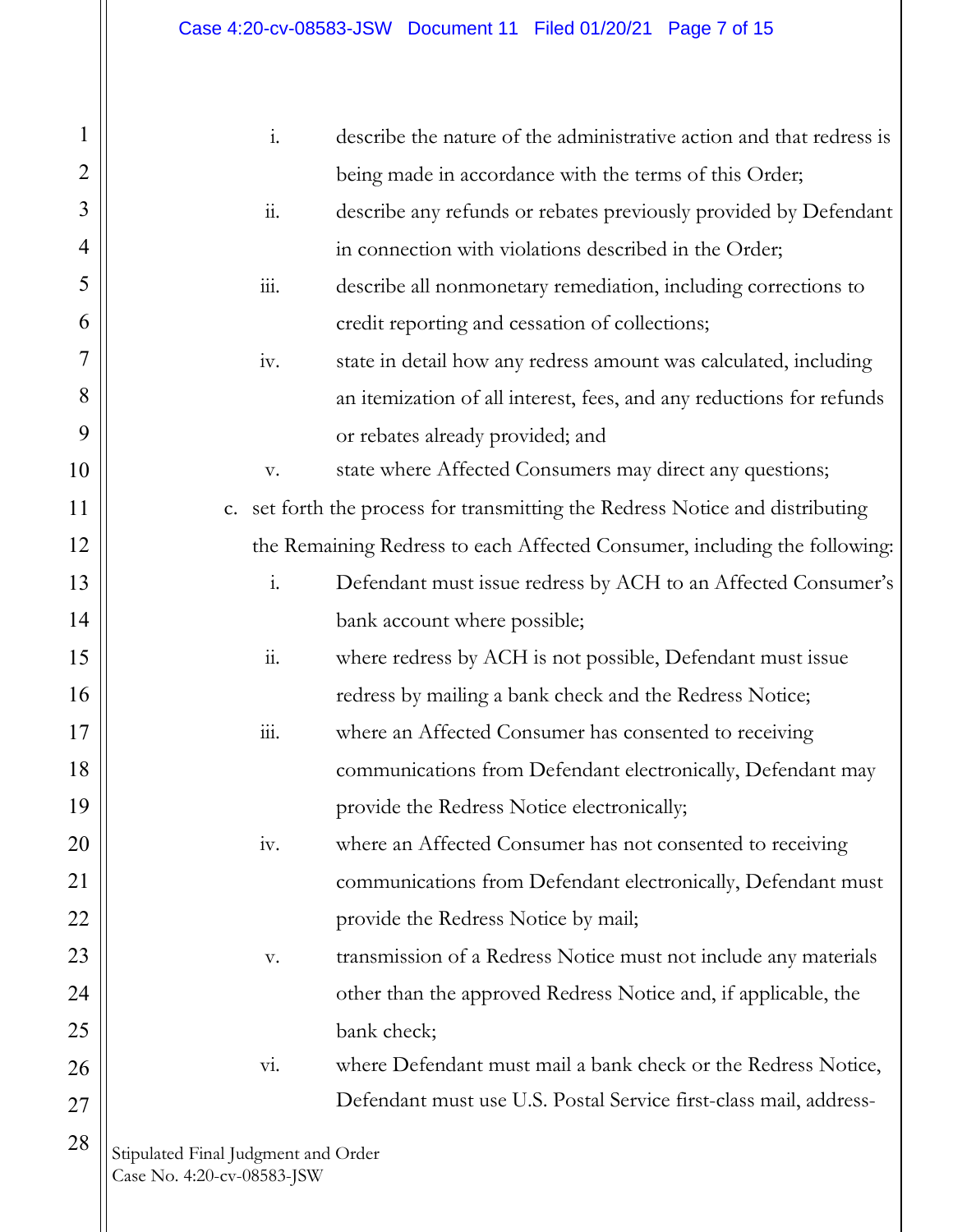correction service requested, making reasonable attempts to obtain the Affected Consumer's current address through the National Change of Address System before sending the bank check or Redress Notice to the Affected Consumer's last known address as maintained by Defendant's records; and

d. include processes for handling any bank check that remains unnegotiated after 180 days or if Defendant is unable to locate an Affected Consumer after taking the steps required in this Section, including attempting to contact the Affected Consumer by email and phone.

19. If, after completing the final step outlined in the Redress Plan, the total redress provided to Affected Consumers is less than \$300,000.00, Defendant must pay the difference to the Bureau within 30 days by wire transfer to the Bureau or to the Bureau's agent, according to the Bureau's wiring instructions.

20. The Bureau may use these remaining funds to pay additional restitution to Affected Consumers. If the Bureau determines, in its sole discretion, that redress to consumers is wholly or partially impracticable or if funds remain after redress is completed, the Bureau will deposit any remaining funds in the United States Treasury as disgorgement. Defendant will have no right to challenge any actions that the Bureau or its representatives may take under this paragraph.

21. Payment of redress to any Affected Consumer under this Order may not be conditioned on that Affected Consumer waiving any right.

#### **V**

### **Order to Pay Civil Money Penalty**

# **IT IS FURTHER ORDERED** that:

22. Under  $\S$  1055(c) of the CFPA, 12 U.S.C.  $\S$  5565(c), by reason of the violations of law alleged in the Complaint and taking into account the factors in 12 U.S.C. § 5565(c)(3), Defendant must pay a civil money penalty of \$950,000 to the Bureau.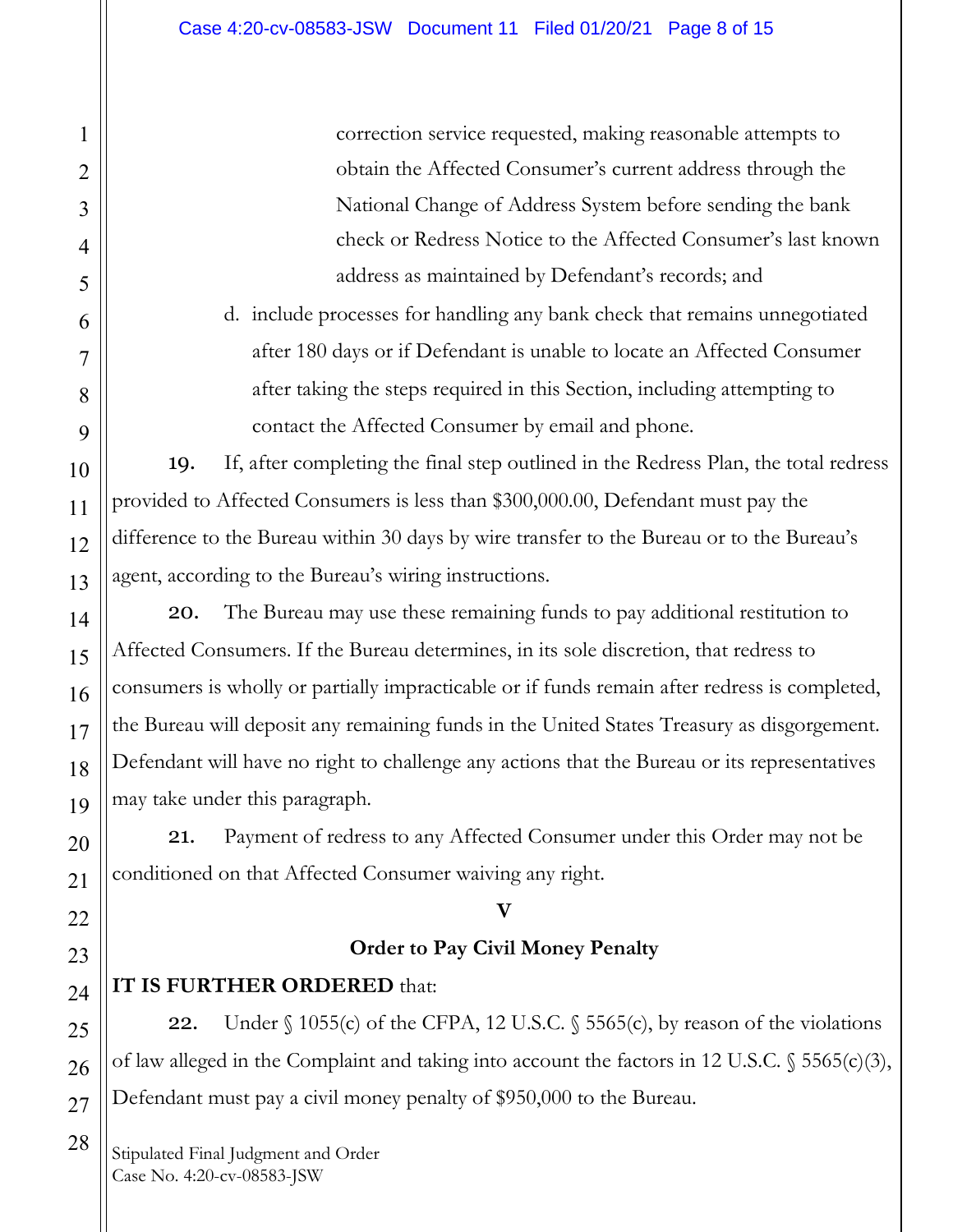23. Within 10 days of the Effective Date, Defendant must pay the civil money penalty by wire transfer to the Bureau or to the Bureau's agent in compliance with the Bureau's wiring instructions.

24. The civil money penalty paid under this Order will be deposited in the Civil Penalty Fund of the Bureau as required by  $\S 1017(d)$  of the CFPA, 12 U.S.C.  $\S 5497(d)$ .

25. Defendant must treat the civil money penalty paid under this Order as a penalty paid to the government for all purposes. Regardless of how the Bureau ultimately uses those funds, Defendant may not:

> a. claim, assert, or apply for a tax deduction, tax credit, or any other tax benefit for any civil money penalty paid under this Order; or

b. seek or accept, directly or indirectly, reimbursement or indemnification from any source, including but not limited to payment made under any insurance policy, with regard to any civil money penalty paid under this Order.

#### **VI**

#### **Additional Monetary Provisions**

### **IT IS FURTHER ORDERED** that**:**

26. In the event of any default on Defendant's obligations to make payment under this Order, interest, computed under 28 U.S.C. § 1961, as amended, will accrue on any outstanding amounts not paid from the date of default to the date of payment, and will immediately become due and payable.

27. Defendant relinquishes all dominion, control, and title to the funds paid under this Order to the fullest extent permitted by law and no part of the funds may be returned to Defendant.

28. The facts alleged in the Complaint will be taken as true and be given collateral estoppel effect, without further proof, in any proceeding based on the entry of the Order, or in any subsequent civil litigation by or on behalf of the Bureau, including in a proceeding to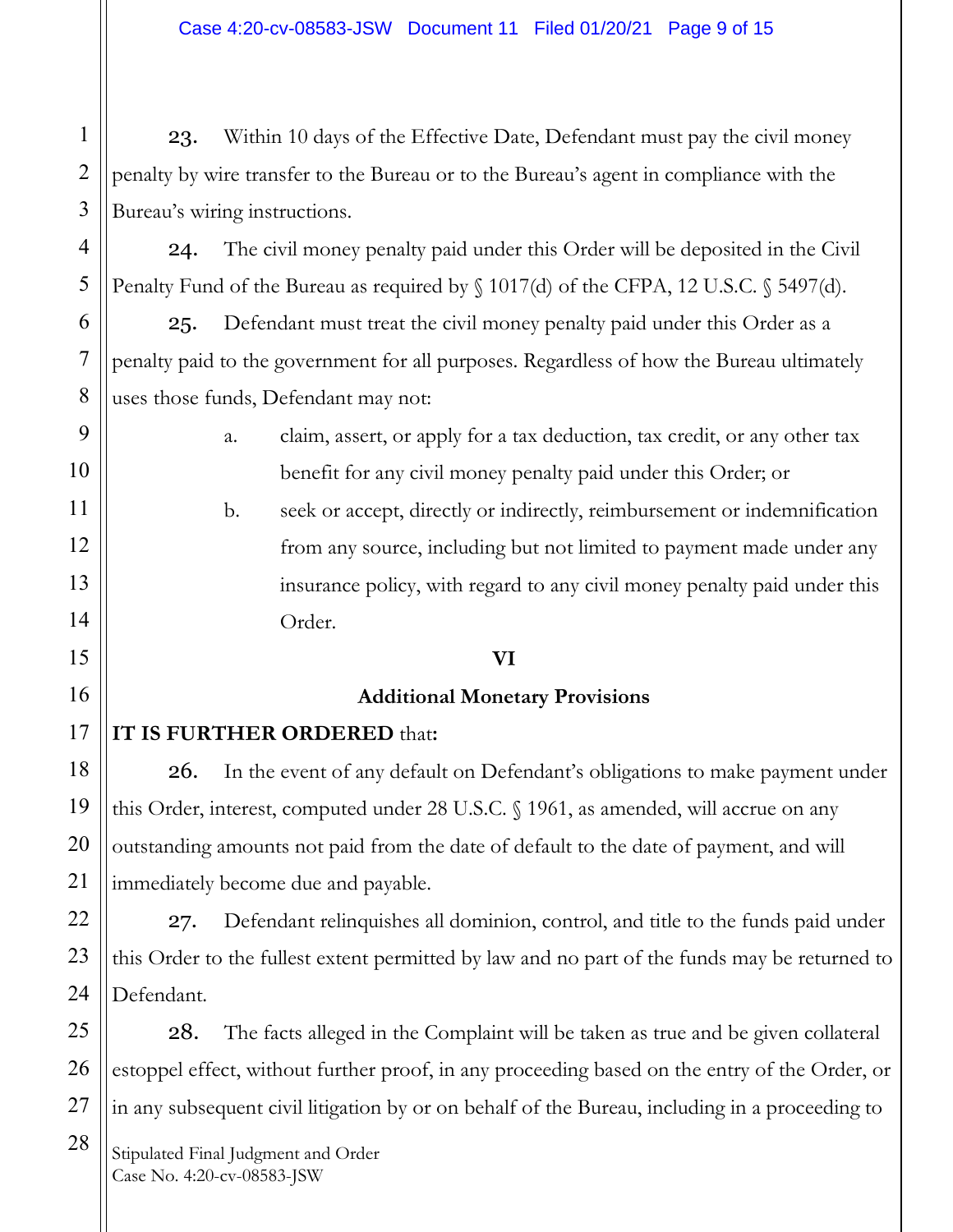1 2 enforce its rights to any payment or monetary judgment under this Order, such as a nondischargeability complaint in any bankruptcy case.

29. The facts alleged in the Complaint establish all elements necessary to sustain an action by the Bureau under  $\S$  523(a)(2)(A) of the Bankruptcy Code, 11 U.S.C.  $\S$  523(a)(2)(A), and for such purposes this Order will have collateral estoppel effect against each Defendant, even in such Defendant's capacity as debtor-in-possession.

30. Under 31 U.S.C. § 7701, Defendant, unless it already has done so, must furnish to the Bureau its taxpayer-identification numbers, which may be used for purposes of collecting and reporting on any delinquent amount arising out of this Order.

31. Within 30 days of the entry of a final judgment, order, or settlement in a Related Consumer Action, Defendant must notify the Regional Director of the final judgment, order, or settlement in writing. That notification must indicate the amount of redress, if any, that Defendant paid or is required to pay to consumers and describe the consumers or classes of consumers to whom that redress has been or will be paid. To preserve the deterrent effect of the civil money penalty in any Related Consumer Action, Defendant may not argue that Defendant is entitled to, nor may Defendant benefit by, any offset or reduction of any monetary remedies imposed in the Related Consumer Action because of the civil money penalty paid in this action or because of any payment that the Bureau makes from the Civil Penalty Fund. If the court in any Related Consumer Action offsets or otherwise reduces the amount of compensatory monetary remedies imposed against Defendant based on the civil money penalty paid in this action or based on any payment that the Bureau makes from the Civil Penalty Fund, Defendant must, within 30 days after entry of a final order granting such offset or reduction, notify the Bureau and pay the amount of the offset or reduction to the U.S. Treasury. Such a payment will not be considered an additional civil money penalty and will not change the amount of the civil money penalty imposed in this action.

3

4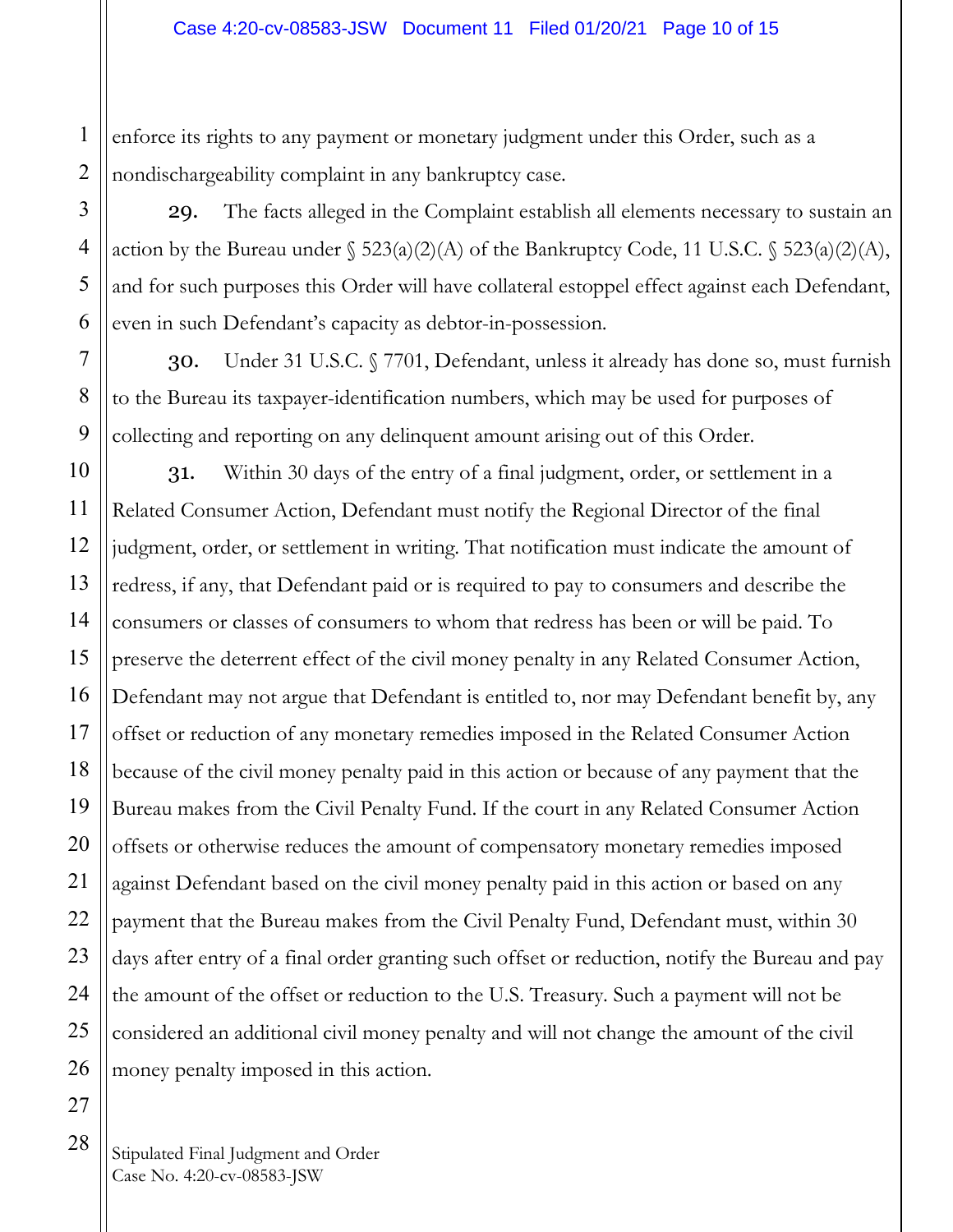# **COMPLIANCE PROVISIONS**

#### **VII**

#### **Reporting Requirements**

## **IT IS FURTHER ORDERED** that:

32. Defendant must notify the Bureau of any development that may affect compliance obligations arising under this Order, including but not limited to, a dissolution, assignment, sale, merger, or other action that would result in the emergence of a successor company; the creation or dissolution of a subsidiary, parent, or affiliate that engages in any acts or practices subject to this Order; the filing of any bankruptcy or insolvency proceeding by or against Defendant; or a change in Defendant's name or address. Defendant must provide this notice at least 30 days before the development or as soon as practicable after the learning about the development, whichever is sooner.

33. Within 7 days of the Effective Date, Defendant must:

- a. designate at least one telephone number and email, physical, and postal addresses as points of contact that the Bureau may use to communicate with Defendant;
- b. identify all businesses for which Defendant is the majority owner, or that Defendant directly or indirectly controls, by all of their names, telephone numbers, and physical, postal, email, and Internet addresses; and
	- c. describe the activities of each such business, including the products and services offered, and the means of advertising, marketing, and sales.

34. Defendant must report any change in the information required to be submitted under Paragraph 33 at least 30 days before the change or as soon as practicable after learning about the change, whichever is sooner.

35. Within 90 days of the Effective Date, and again one year after receiving notice of non-objection to the Compliance Plan, Defendant must submit to the Regional Director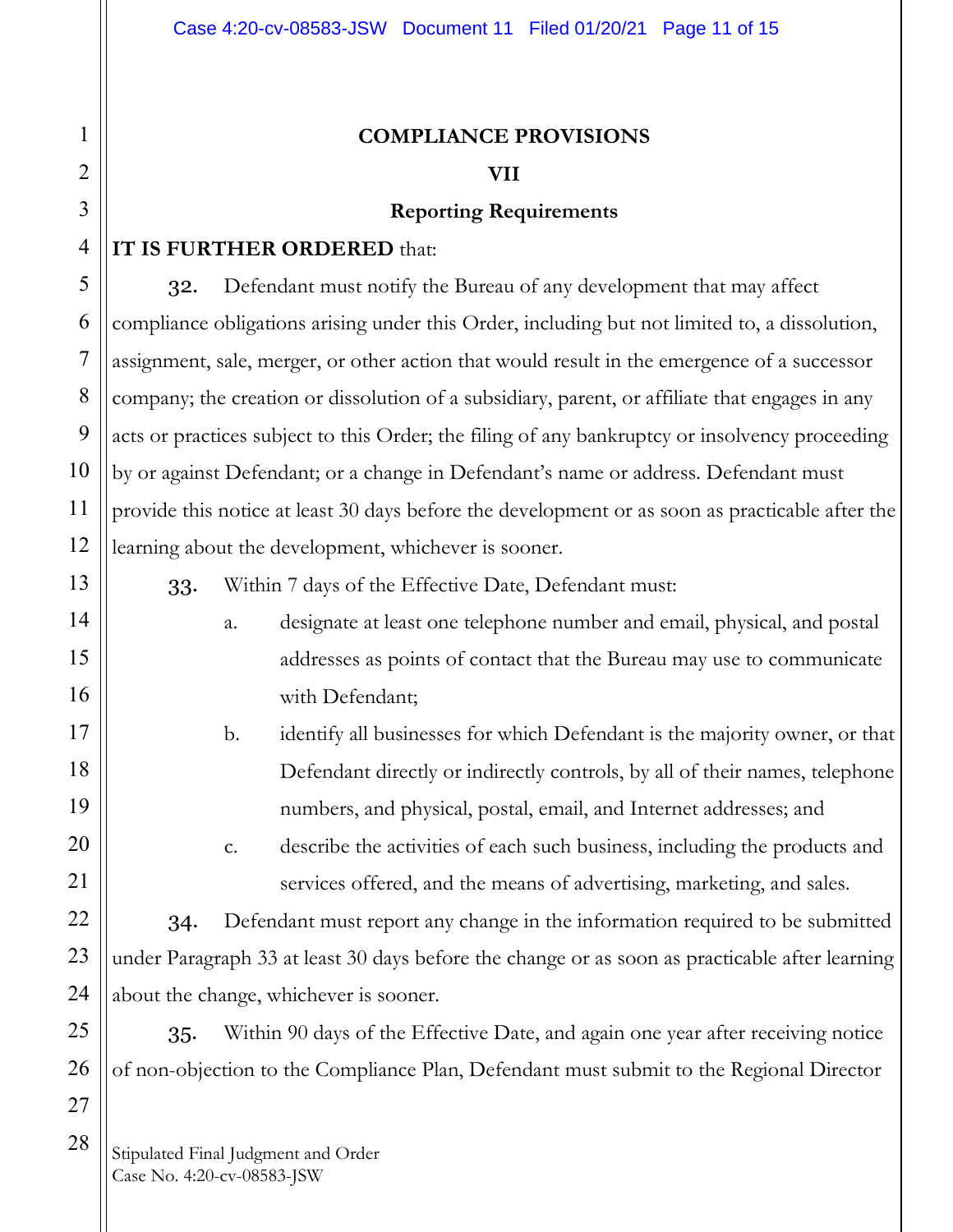an accurate written compliance progress report sworn to under penalty of perjury (Compliance Report) that has been approved by the Board, which, at a minimum:

a. lists each applicable paragraph and subparagraph of the Order and describes in detail the manner and form in which Defendant has complied with each such paragraph and subparagraph of this Order; b. describes in detail the manner and form in which Defendant has complied with the Redress Plan and Compliance Plan; and c. attaches a copy of each Order Acknowledgment obtained under Section VIII, unless previously submitted to the Bureau. **VIII Order Distribution and Acknowledgment IT IS FURTHER ORDERED** that: 36. Within 7 days of the Effective Date, Defendant must submit to the Regional Director an acknowledgment of receipt of this Order, sworn under penalty of perjury.

37. Within 30 days of the Effective Date, Defendant must deliver a copy of this Order to each of its board members and executive officers, as well as to any managers, employees, service providers, or other agents and representatives who have responsibilities related to the subject matter of the Order.

38. For 5 years from the Effective Date, Defendant must deliver a copy of this Order to any business entity resulting from any change in structure referred to in Section VII, any future board members and executive officers, as well as to any managers, employees, Service Providers, or other agents and representatives who will have responsibilities related to the subject matter of the Order before they assume their responsibilities.

39. Defendant must secure a signed and dated statement acknowledging receipt of a copy of this Order, ensuring that any electronic signatures comply with the requirements of

Stipulated Final Judgment and Order Case No. 4:20-cv-08583-JSW

1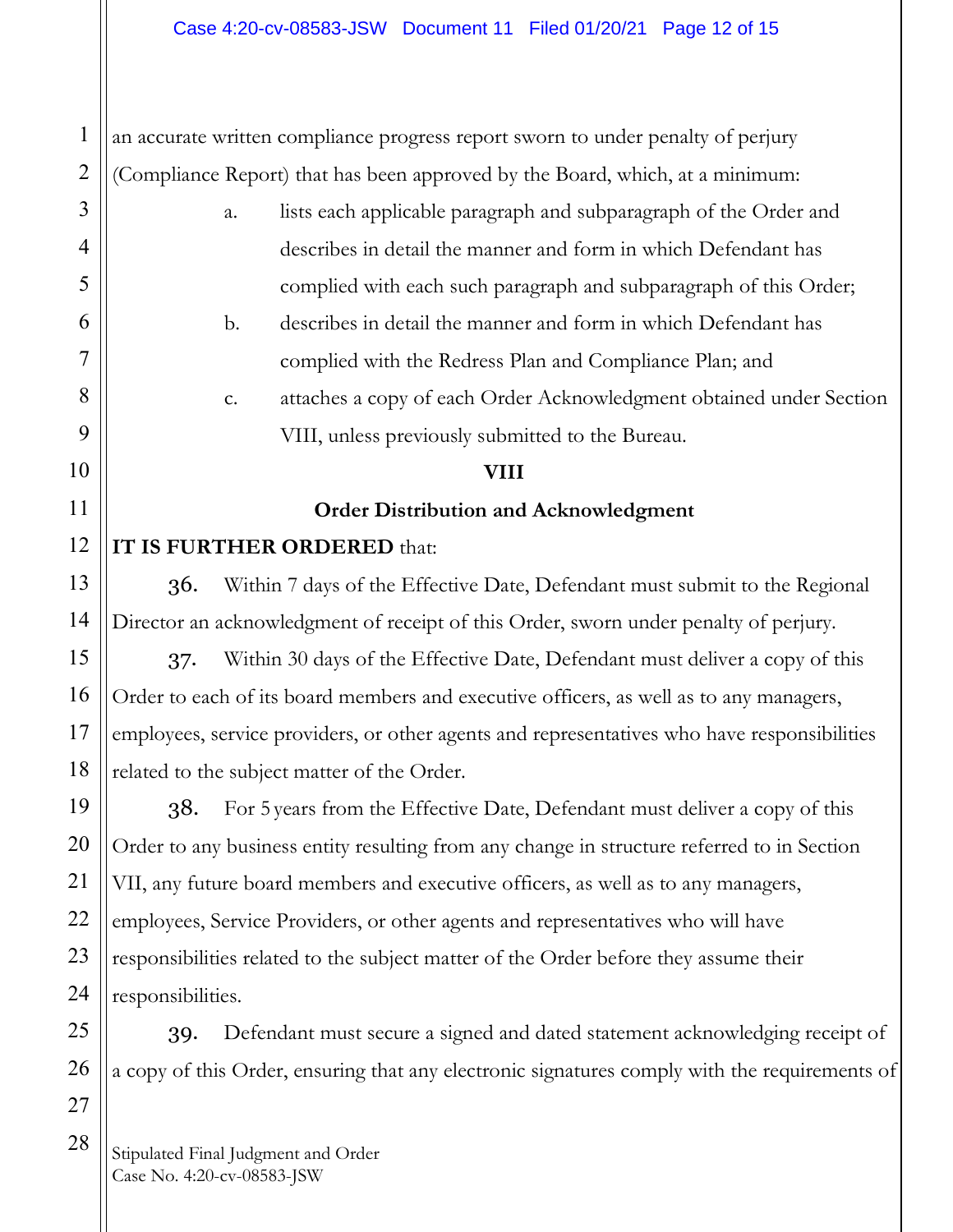1 the E-Sign Act, 15 U.S.C. §§ 7001-7006, within 30 days of delivery, from all persons receiving a copy of this Order under this Section.

40. Within 90 days of the Effective Date, Defendant must provide the Bureau with a list of all persons and their titles to whom this Order was delivered through that date under Paragraphs 37 and 38 and a copy of all signed and dated statements acknowledging of receipt of this Order under Paragraph 39.

#### **IX**

### **Recordkeeping**

# **IT IS FURTHER ORDERED** that:

41. Defendant must create and retain, for at least 5 years from the Effective Date, the following business records:

- a. all documents and records necessary to demonstrate full compliance with each provision of this Order, including all submissions to the Bureau;
- b. all documents and records pertaining to the Redress Program, described in Section IV above; and
- c. all consumer complaints and refund requests relating to the MLA (whether received directly or indirectly, such as through a third party), and any responses to those complaints or requests.

42. Defendant must make the materials identified in Paragraph 41 available to the Bureau upon the Bureau's request.

# **X**

### **Notices**

# **IT IS FURTHER ORDERED** that:

43. Unless otherwise directed in writing by the Bureau, Defendant must provide all submissions, requests, communications, or other documents relating to this Order in writing, with the subject line, "*CFPB v. LendUp Loans, LLC*, Case No. 4:20-cv-08583-JSW," and send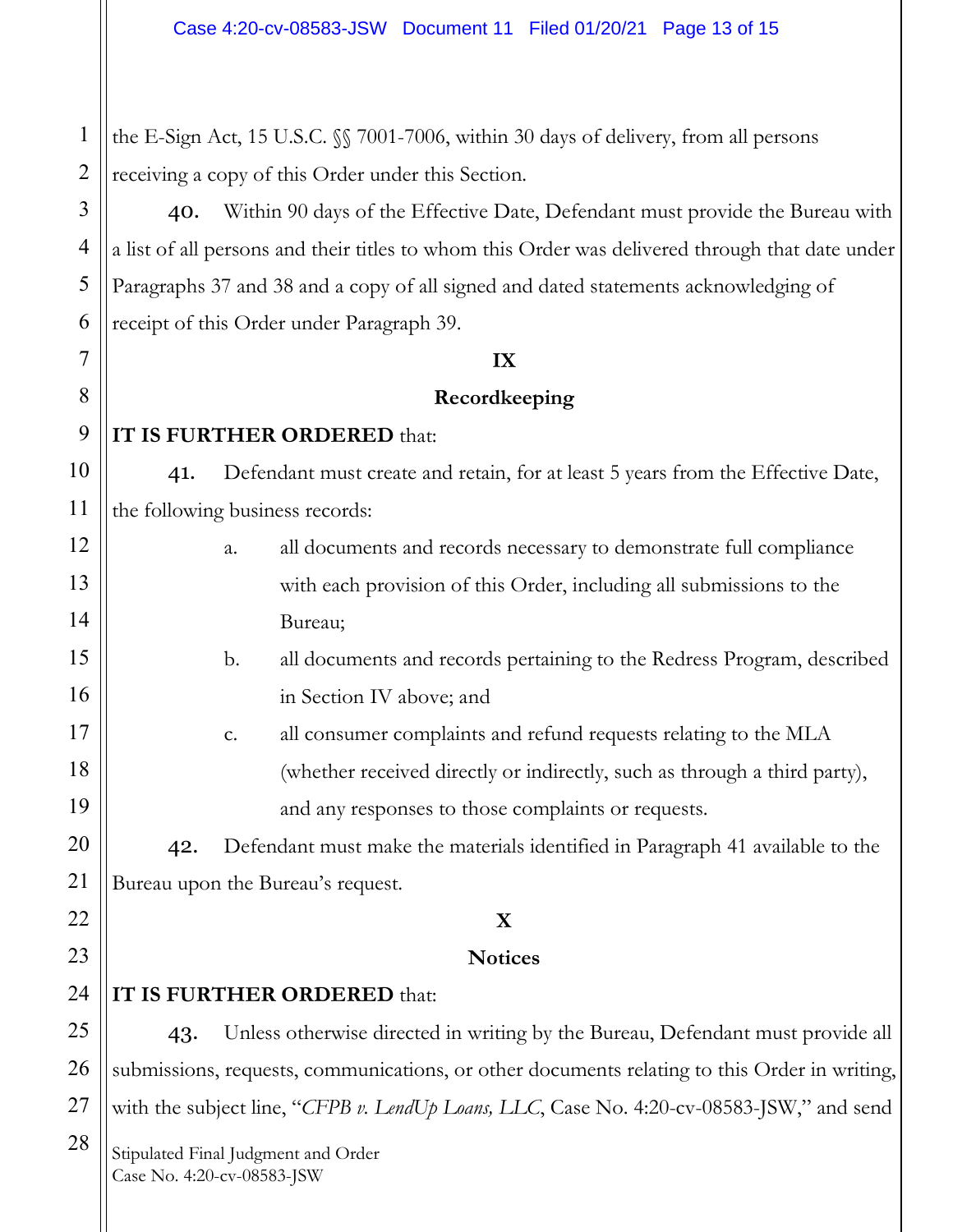#### Case 4:20-cv-08583-JSW Document 11 Filed 01/20/21 Page 14 of 15

them by overnight courier or first-class mail to the below address and contemporaneously by email to Enforcement\_Compliance@cfpb.gov:

> Regional Director, Bureau West Region Consumer Financial Protection Bureau 301 Howard Street, Suite 1200 San Francisco, CA 94105

44. The Regional Director may, in his or her discretion, modify any non-material requirements of this Order *(e.g.,* reasonable extensions of time and changes to reporting requirements) if he or she determines good cause justifies the modification. Any such modification by the Regional Director must be in writing**.**

#### **XI**

#### **Cooperation with the Bureau**

#### **IT IS FURTHER ORDERED** that:

45. Defendant must cooperate fully to help the Bureau determine the identity and location of, and the amount of injury sustained by, each Affected Consumer. Defendant must provide such information in its or its agents' possession or control within 14 days of receiving a written request from the Bureau.

#### **XII**

#### **Compliance Monitoring**

#### **IT IS FURTHER ORDERED** that:

46. Within 14 days of receipt of a written request from the Bureau, Defendant must submit additional compliance reports or other requested information, which must be sworn under penalty of perjury; provide sworn testimony; or produce documents.

47. Defendant must permit Bureau representatives to interview any employee or other person affiliated with Defendant who has agreed to such an interview regarding: (a) this matter; (b) anything related to or associated with the conduct described the Complaint; or (c) compliance with this Order. The person interviewed may have counsel present.